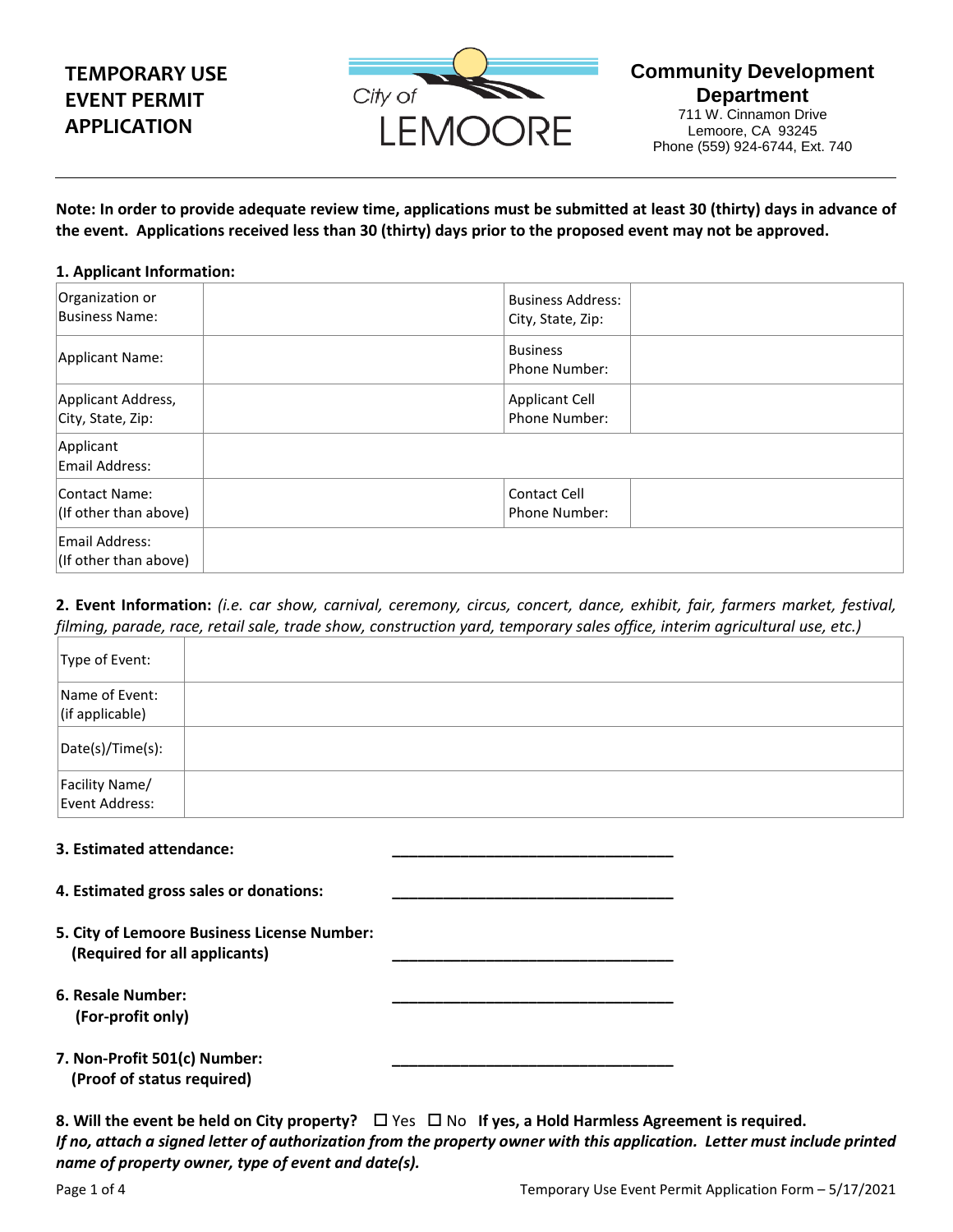**9. Attach a detailed description of the event and include the following:** *Explain the nature of the event, how the event will not create a nuisance, safety hazard, or interfere with neighboring properties.*

# **10. Attach a detailed site plan of the event on the property and include all pertinent information such as:**

*Location and number of tents and tent sizes, structures, electrical details, outside lighting, emergency access location(s), and any other relevant details of event.* **Depending on event, additional City permits may be required.**

**11.** Is adequate on-site parking available?  $\Box$  Yes  $\Box$  No *If no,* attach a parking/traffic circulation plan/map.

## **12. Number of on-site restrooms.** \_\_\_\_\_\_\_\_\_\_\_\_\_\_\_

*If renting facilities, indicate name of portable restroom company, number and location of units on site plan. (Number of units must meet Kings County Health Department and Americans with Disabilities Act standards per type of event.)*

**13.** Is there a sufficient number of on-site refuse and recyclable receptacles available?  $\Box$  Yes  $\Box$  No *If no, contact the City at 924-6767.* 

# **14. Will a first-aid station be provided on-site?** □ Yes □ No

*If yes, identify location:* 

**15. Will loud music or other sounds, which may be potentially disruptive to area neighbors, be associated with this event?**  $\Box$  Yes  $\Box$  No **Indicate**:  $\Box$  Live Band  $\Box$  DJ  $\Box$  Other explain *For reference: Maximum decibel levels at property line per Lemoore Municipal Code Noise Standards – Table 9-5B-2-B1:*  Residential & Schools 65; Mixed Use, Commercial, Office, Public Facilities & Parks 70; Industrial 75

# **16. Will alcohol be served or sold?**  $\Box$  Yes  $\Box$  No

*If yes, submit a copy of the State of California Alcoholic Beverage Control License to Development Services for processing in accordance with City and State regulations.*

## 17. Will security guards be hired?  $\Box$  Yes  $\Box$  No If yes, list number of guards?

*List name of security company; and name and cell number for head of security:*

## **18. Will food be available?** □ Yes □ No

*If yes, attach a copy of the Event Permit issued by the Kings County Health Department.*

**19. Number of Participating Vendors:** \_\_\_\_\_\_\_\_\_\_\_\_\_\_ *A City Vendor Application is required for each vendor. Attach a City Vendor Application for each vendor or business that does not have a physical address at the site of the event.*

**20. Off-Site Signage for non-profit events is permitted as indicated below.** *Permission from property owner is required. No signs are allowed in City Right-of-Way. If signs will be located in Caltrans right-of-way, provide a copy of Caltrans permit with the application. All other off-site signage is not permitted.* **On-site signs are permitted day of event only.**

## *Section 9-5F-7C of the Lemoore Municipal Code allows the following off-site signs for non-profit events.*

**Temporary Off-Site Signs Advertising a Non-profit Event:** Up to a maximum of five (5) temporary off-site signs that advertise a non-profit event to be held at a specific time, date, and place may be displayed up to twenty one (21) days prior to the date of the event. The sign face shall be no greater than thirty-two (32) square feet, and the maximum height of the sign shall be six feet (6'). The sign's material and composition shall have a professionally made appearance, and shall be either a wooden sign with two (2) posts or attached to a wall, or a vinyl or vinyl like banner attached to a wall or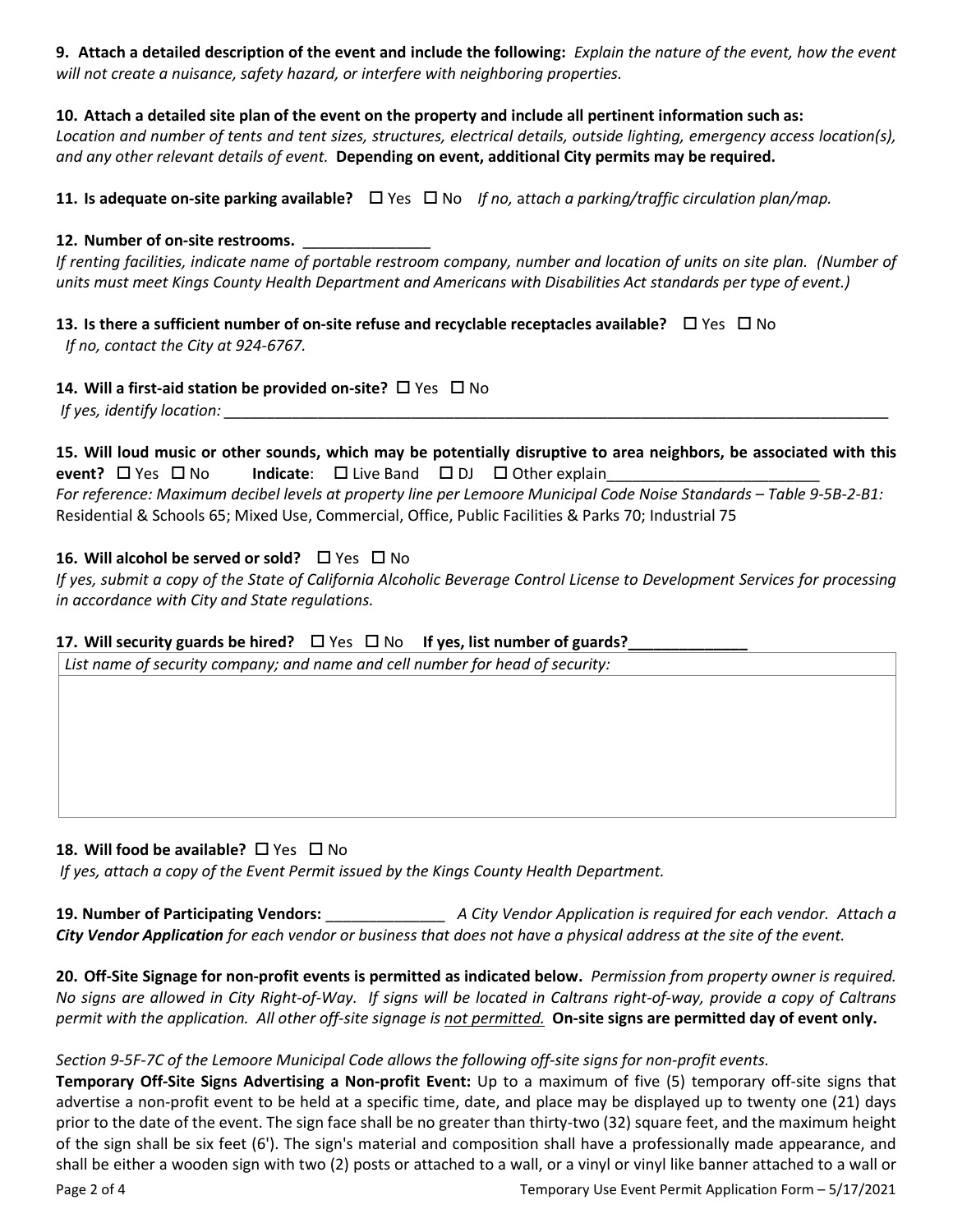fence. Signs shall be placed at least five feet (5') behind the public right of way, and shall not be placed without the property owner's permission. Signs shall be removed within three (3) days of the end of the event. (Ord. 2015-08, 1-5- 2016). **Should the City have to remove signage, a sign removal fee will be charged at a rate of \$25 for each sign, including banners.**

| Indicate sign size(s) and location(s): |  |
|----------------------------------------|--|
|                                        |  |
|                                        |  |
|                                        |  |
|                                        |  |
|                                        |  |
|                                        |  |

**Additional Information and Considerations:**

- *a)* **Liability insurance must be obtained and maintained throughout the event.** *A copy of the liability insurance certificate must be provided to City prior to issuing Temporary Use Permit. Please be advised that the insurance certificate and endorsement must name the City of Lemoore as additionally insured for \$2,000,000.*
- b) **Event coordinators may be required to post a Bond for this event.** *If deemed necessary, the City will determine amount of Bond, and proof of Bond must be provided to City prior to issuing Temporary Use Permit.*
- c) **The site is required to be cleaned and cleared of all trash and debris upon conclusion of the event.**
- d) **Emergency vehicle access into fenced venues must be kept clear** *(i.e. High School Stadium, Lemoore Raceway or temporary fencing).*
- e) **A security deposit required.** A *\$200 deposit is required for Lemoore non-profit organizations. For all other applicants, the City will determine the amount of deposit based on event size, location, and number of attendees. In all cases, the deposit will be returned within 10 business days following event if unused to correct any issues.*
- *f)* **City personnel may be required.** *If deemed necessary, the City will determine the number of Police presence necessary to monitor the event and/or direct traffic. Maintenance personnel may also be required. If TUP is approved, it will include the amount of Police presence needed for a set number of hours at \$90 per hour, and/or Maintenance support at \$50 per hour. Following event, if Police or Maintenance are called in, the per hour rate will be assessed.*
- *g)* **All tents and canopies must be secured. Tents in excess of 400 square feet require a permit from the Lemoore Fire Marshall per the 2013 California Fire Code.** *Contact (559) 924-6744 for additional information.*

### **Relevant Ordinances:**

• Lemoore Municipal Code: Title 9: Zoning, Chapter 4: Land Uses, Article C: Temporary Uses http://www.sterlingcodifiers.com/codebook/index.php?book\_id=544

### **Authorization of Person Responsible for Event:** *Must be name of person, not entity.*

| Print name of person   | Email    |       |  |
|------------------------|----------|-------|--|
| responsible for event: | Address: |       |  |
| Signature of person    | Cell     |       |  |
| responsible for event: | Phone:   | Date: |  |